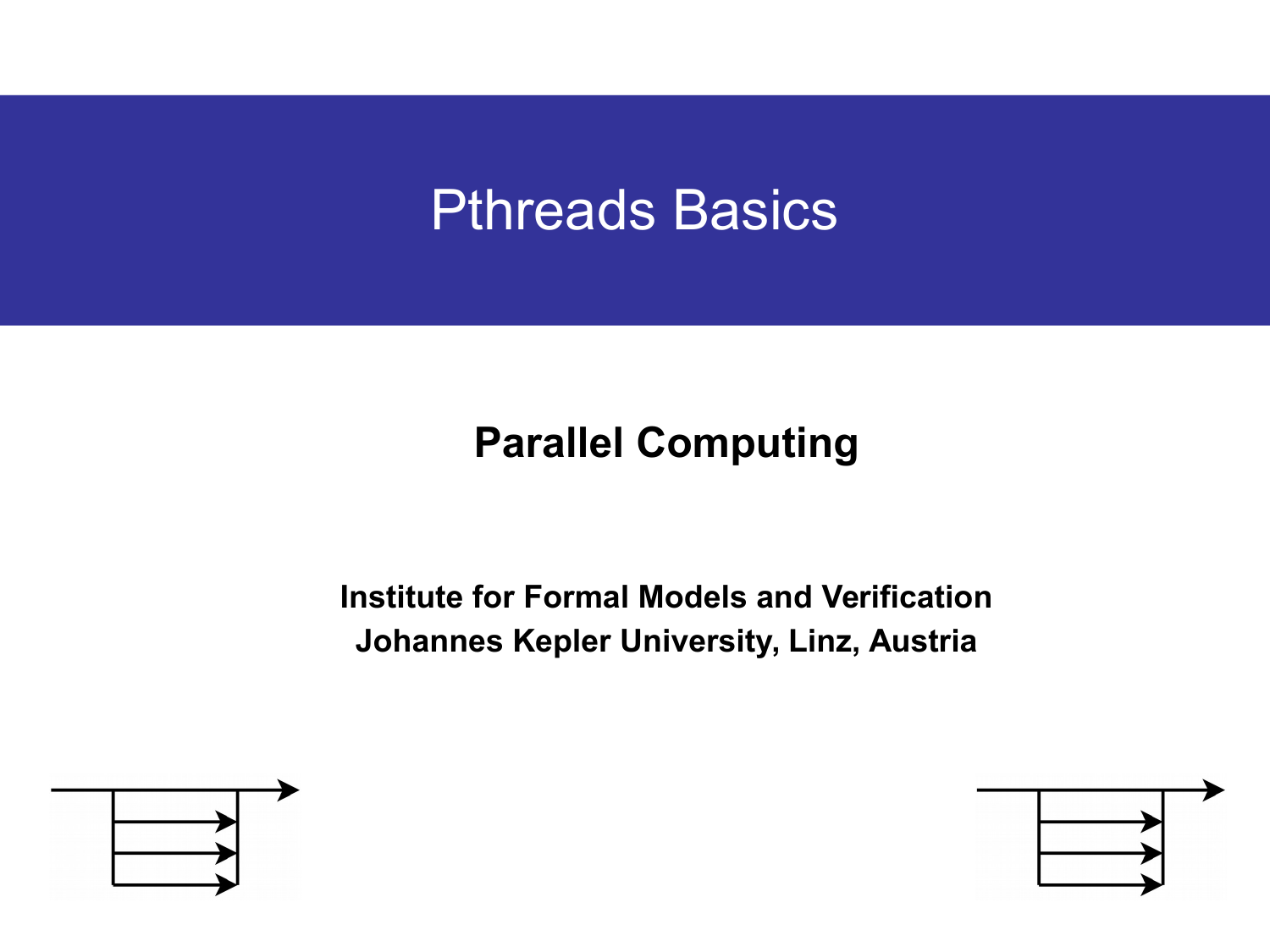## POSIX Threads

POSIX: Portable Operating System Interface IEEE standards defining API of software for UNIX-like operating systems POSIX threads (Pthreads) standard approved 1995, amendments functions for creating threads synchronizing threads thread interaction *opaque* data types for thread identifiers synchronization constructs attributes ... header file pthread.h

compilation:  $qcc$  -pthread -o prog prog.c

References:

D. R. Butenhof, *Programming with POSIX Threads*, Addison-Wesley, 1997 http://opengroup.org/onlinepubs/007908799/xsh/pthread.h.html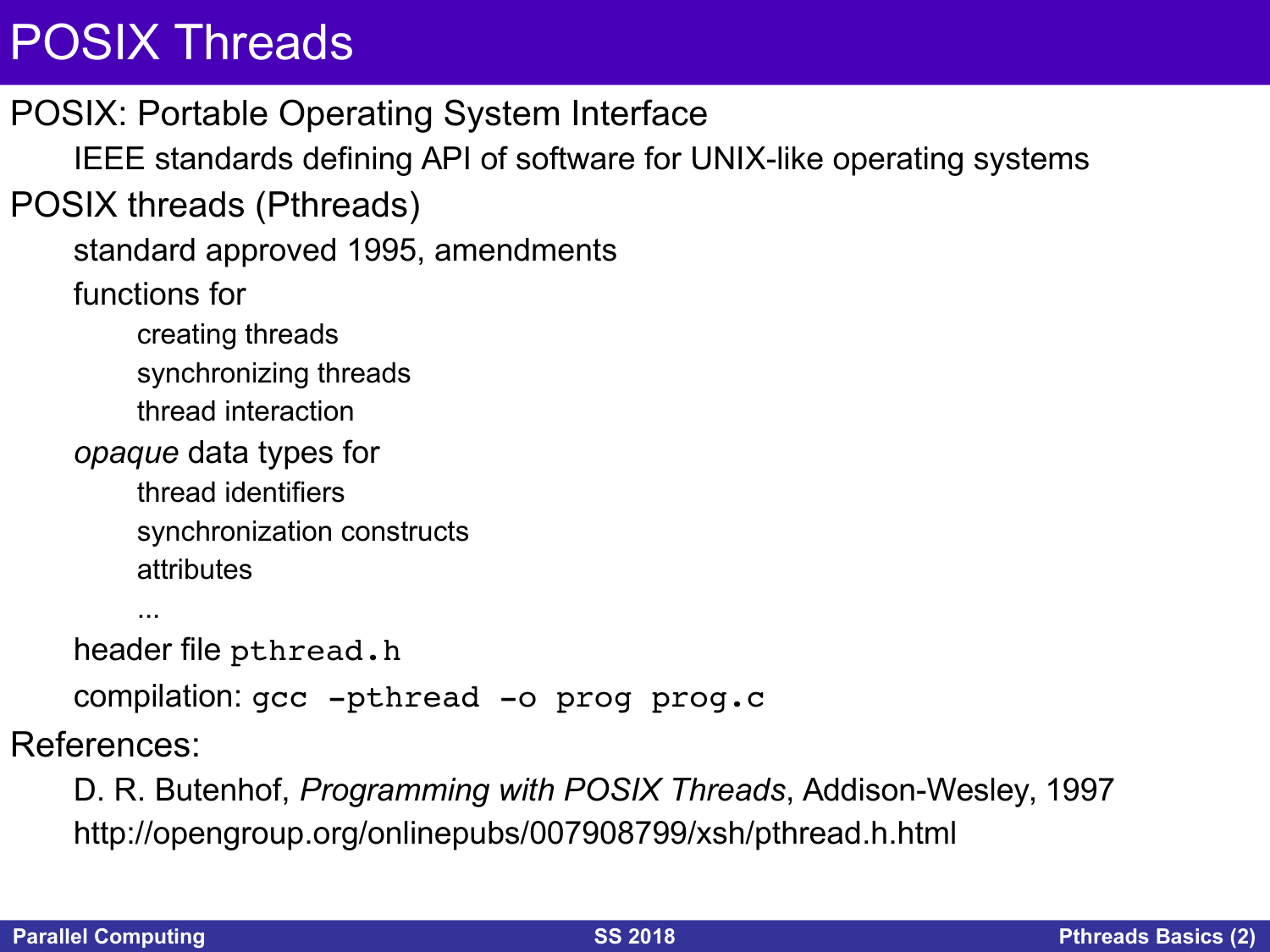# (P)Threads in Linux

How can a thread-library be implemented?

Abstraction levels:

threads: created by a user program

kernel entity: "process", scheduled by operating system

processor: physical device, gets assigned kernel entities by scheduler

Design decision: how to map threads to kernel entities?

 $M$ -to-1:

all threads of process mapped to one kernel entity

fast scheduling (in library), but no parallelism

#### M-to-N:

threads of process mapped to different kernel entities two-level scheduling (library and kernel) incurs overhead, but allows parallelism

1-to-1:

each thread mapped to one kernel entity

scheduling in kernel, less overhead than in M-to-N case, allows parallelism used in most modern Linux systems: *Native POSIX Threads Library (NPTL)*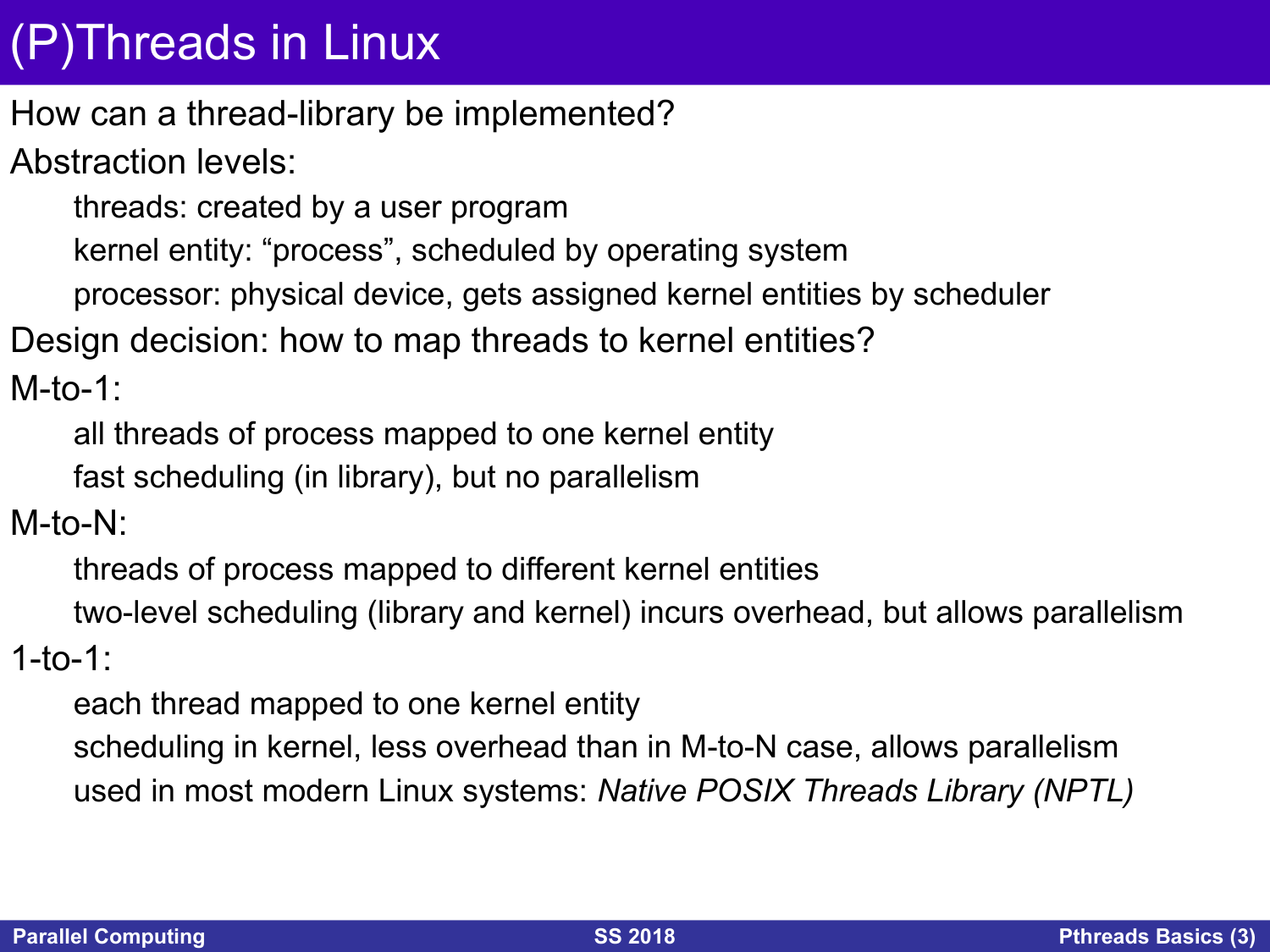# Pthread Lifecycle: States

### Ready

able to run, waiting for processor

Running

on multiprocessor possibly more than one at a time

Blocked

thread is waiting for a shared resource

**Terminated** 

system resources partially released but not yet fully cleaned up thread's own memory is obsolete can still return value

(Recycled)

all system resources fully cleaned up controlled by the operating system

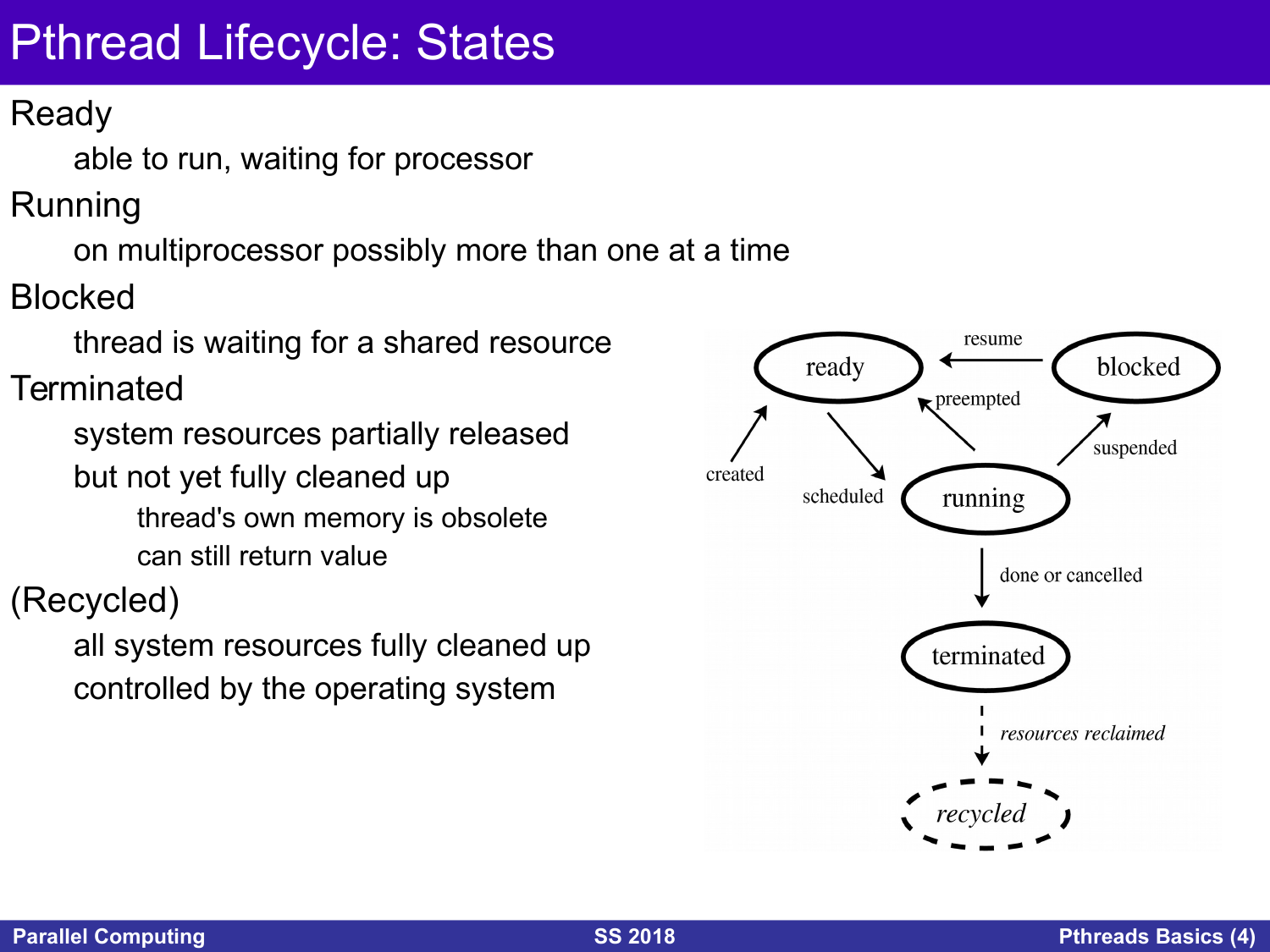### Pthread Creation

```
int pthread create(arg0, arg1, arg2, arg3)
    arg0: pthread_t *tid_ptr
        where to store thread ID of type pthread t
    arg1: const pthread att t *attr
        may set certain attributes at startup
        ignored for the moment: always pass NULL \rightarrow set default attributes
    arg2: void *(*start)(void *)
        pointer to thread's startup function
        takes exactly one void* as argument
    arg3: void *arg
        actual parameter of thread's startup function
    returns zero on success, else error code
thread ID is stored in *tid ptr
    pthread_t pthread_self() returns ID of current thread
    int pthread equal(pthread t tid1, pthread t tid2) compares IDs
Example: helloworld
```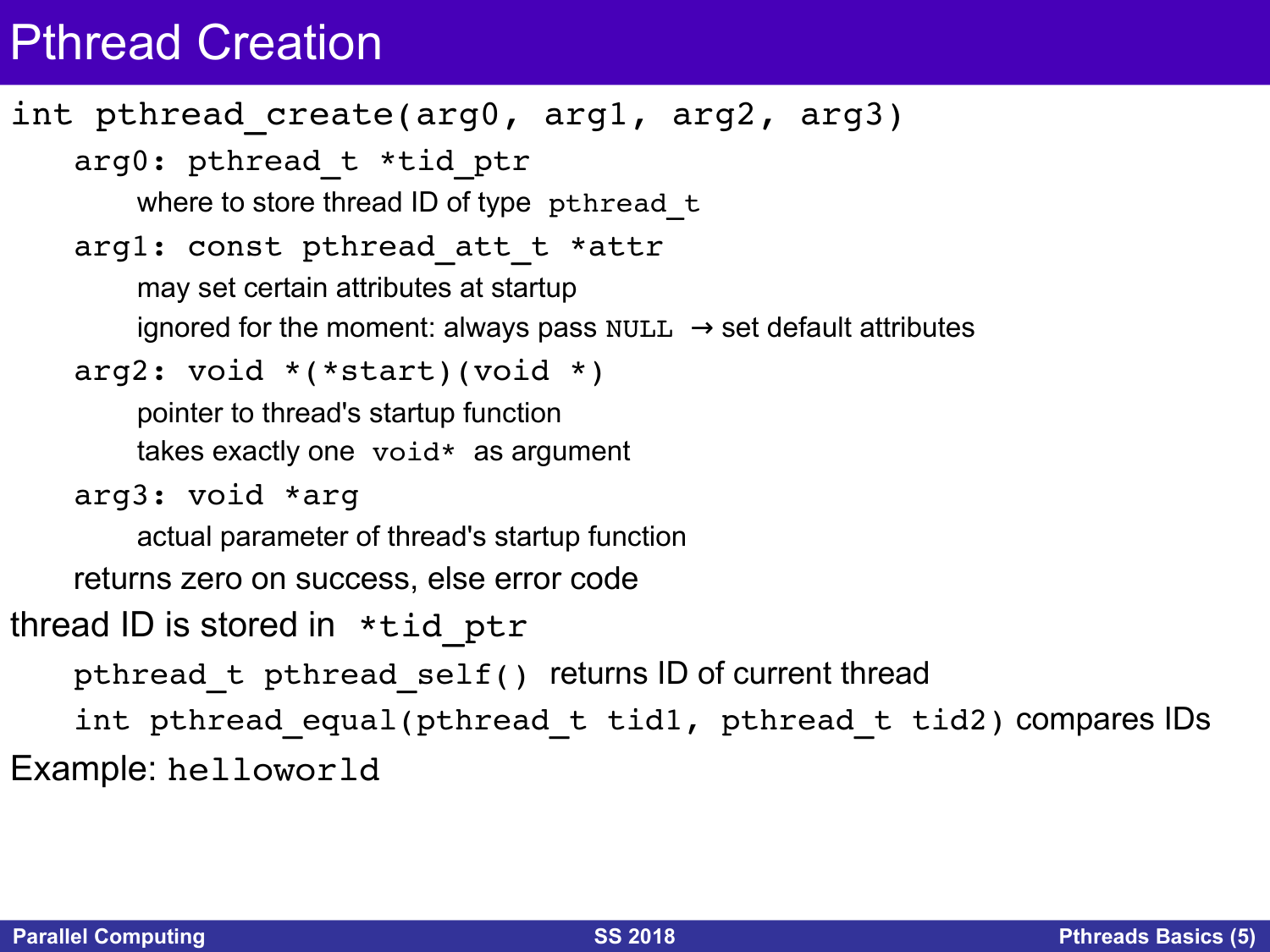### main-Thread

Process creates thread which executes main-function  $\rightarrow$  "main-thread"

main-thread behaves slightly differently from ordinary threads:

termination of main-thread by returning from main causes process to terminate all threads of process terminate

Example: helloworld

calling pthread  $exit(...)$  in main-thread causes process to continue

all created threads continue

recall lifecycle: main-thread terminates  $\rightarrow$  resources partially released

Attention: stack may be released!

memory errors: dereferencing pointers into main-thread's (released) stack

Example: helloworld\_buggy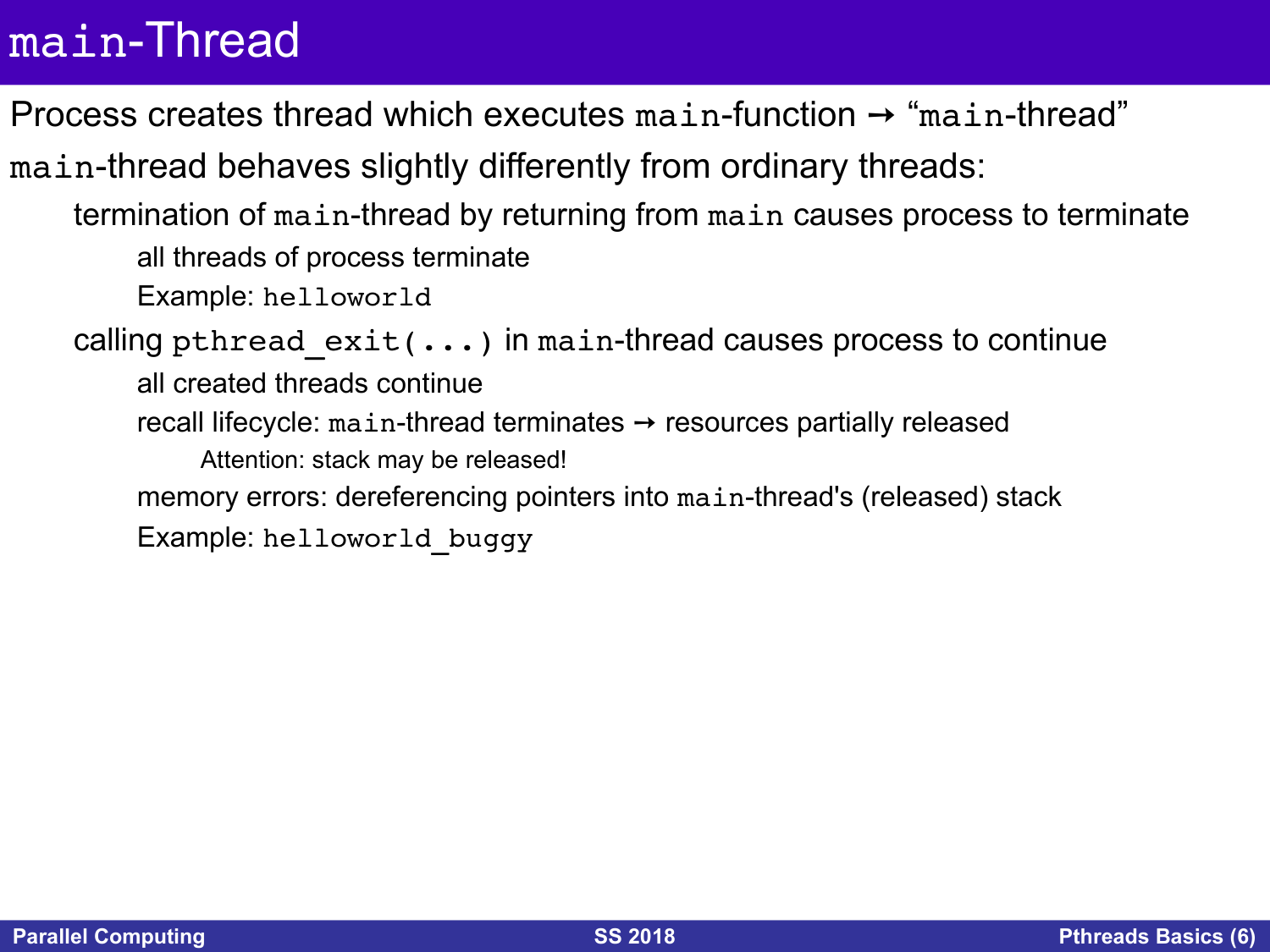## Pthread Termination

```
generally: thread terminates if startup function returns
int pthread_exit(void *value_ptr)
    causes thread to terminate (special semantics in main-thread)
    implicitly called if thread's startup function returns (except in main-thread)
    value ptr is the thread's return value (see pthread join(...)))
int pthread_detach(pthread_t tid)
    resources of tid can be reclaimed after tid has terminated
    default: not detached
    any thread can detach any thread (including itself)
int pthread join(pthread t tid, void **value)
    returns when tid has terminated (or already terminated), caller blocks
    optionally stores tid's return value in *value
        return value from calling pthread exit(...) or returning from startup function
    joined thread will be implicitly detached
    detached threads can not be joined
```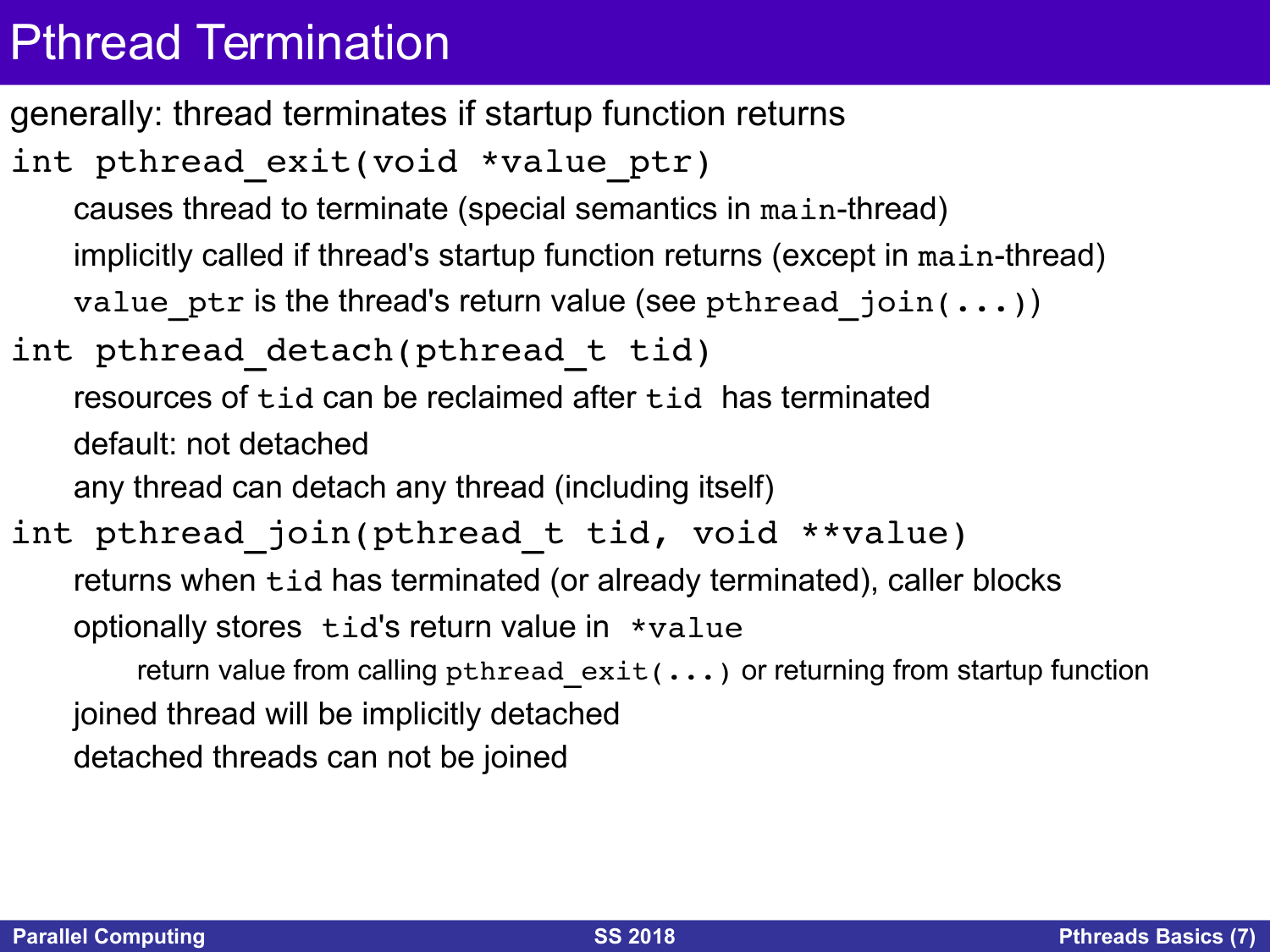## Pthread Termination - Examples

Example: helloworld\_join

Returning values from threads

returning values from threads via pthread join(...)

example: returnval

but: waiting for termination often not needed

good practice to release system resources as early as possible

#### alternative to pthread join(...): custom return mechanism

threads store their return values on the heap

Example: returnval heap

problem: need to notify main-thread somehow that all threads have written results

#### error: joining a detached thread

resources are (may be or not) already released

join should fail

Example: returnval\_buggy

error: returning pointer to local variable

Example: returnval\_buggy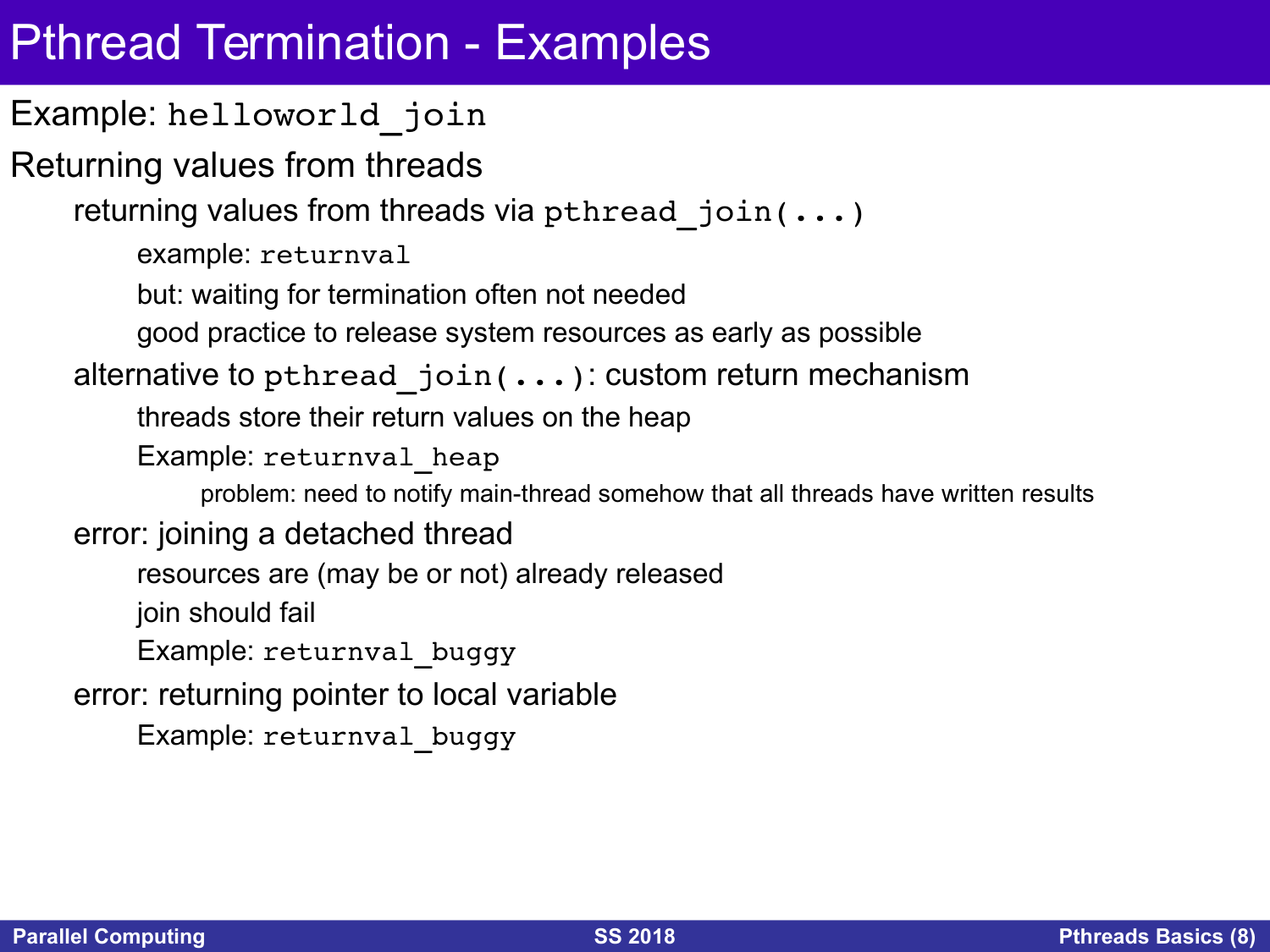# Pthread Lifecycle Revisited (1/2)

#### **Creation**

process creation  $\rightarrow$  main-thread creation

pthread create(...): new threads are ready

no synchronization between pthread create(...) and new thread's execution

Startup

main-thread's main function called after process creation newly created threads execute startup function

Running

ready threads are eligible to acquire processor  $\rightarrow$  will be running scheduler assigns timeslice to ready thread  $\rightarrow$  threads will be preempted switching threads  $\rightarrow$  context (registers, stack, pc) must be saved

Blocking

running threads may block, e.g. to wait for shared resource blocking threads become ready (not running) again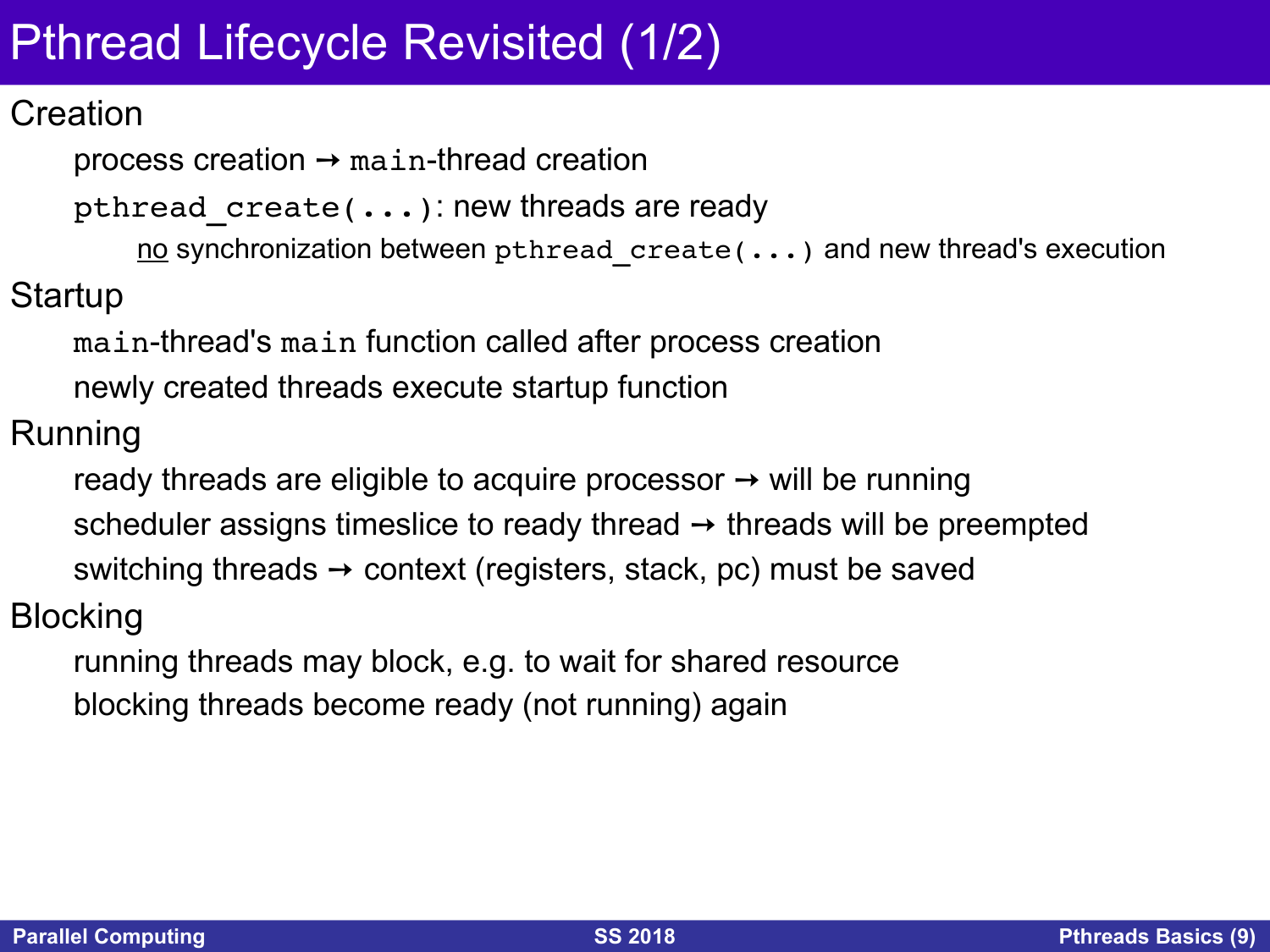# Pthread Lifecycle Revisited (2/2)

#### **Termination**

generally: when thread returns from startup function

pthread\_exit

can also explicitly be cancelled by pthread cancel(...)

(optional cleanup handlers are called)

only thread's ID and return value remain valid, other resources might be released terminated threads can still be joined or detached

joined threads will be implicitly detached, i.e. all its system resources will be released

#### Recycling

occurs immediately for terminated, detached threads  $\rightarrow$  all resources released